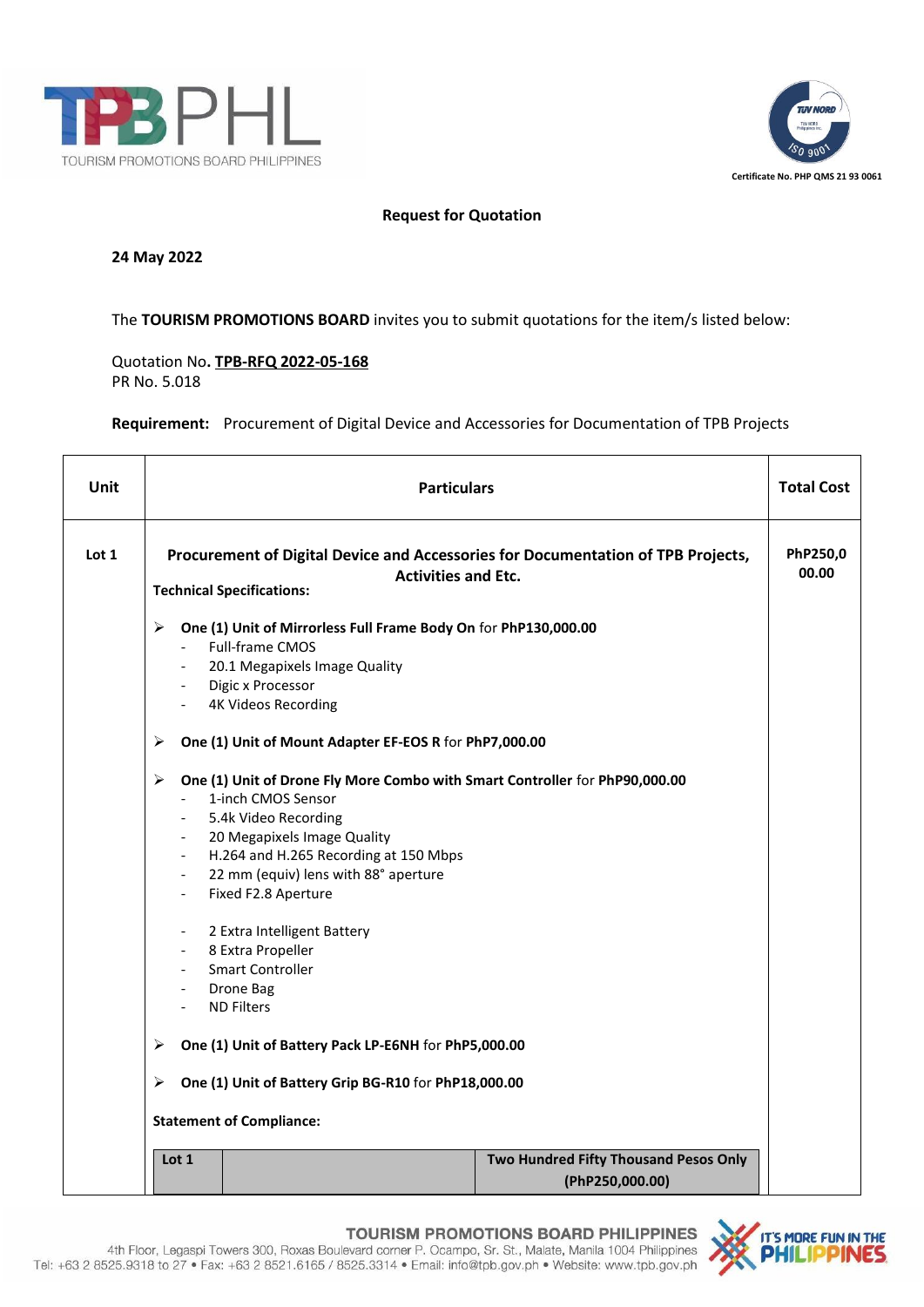|                     | <b>Procurement of Digital Device and</b><br><b>Accessories for Documentation of</b><br>TPB Projects, Activities and Etc. | <b>Comply</b> | <b>Not Comply</b> |  |  |
|---------------------|--------------------------------------------------------------------------------------------------------------------------|---------------|-------------------|--|--|
|                     | Mirrorless Full Frame Body Onl.                                                                                          |               |                   |  |  |
|                     | <b>Full-frame CMOS</b>                                                                                                   |               |                   |  |  |
|                     | 20.1 Megapixels Image Quality                                                                                            |               |                   |  |  |
|                     | Digic X Processor                                                                                                        |               |                   |  |  |
|                     | <b>4K Videos Recording</b>                                                                                               |               |                   |  |  |
|                     | <b>Mount Adapter EF-EOS R</b>                                                                                            |               |                   |  |  |
|                     | Full delivery                                                                                                            |               |                   |  |  |
|                     | <b>Drone Fly More Combo with Smart Controller</b>                                                                        |               |                   |  |  |
|                     | 1-inch CMOS Sensor                                                                                                       |               |                   |  |  |
|                     | 5.4k Videos Recording                                                                                                    |               |                   |  |  |
|                     | 20 Megapixels Image Quality                                                                                              |               |                   |  |  |
|                     | H.264 and H.265 recording at 150 mbps                                                                                    |               |                   |  |  |
|                     | 22mm (equiv.) lens with 88° aperture                                                                                     |               |                   |  |  |
|                     | Fixed F2.8 Aperture                                                                                                      |               |                   |  |  |
|                     | Others:                                                                                                                  |               |                   |  |  |
|                     | 2 Extra Intelligent Battery                                                                                              |               |                   |  |  |
|                     | 8 Extra Propeller                                                                                                        |               |                   |  |  |
|                     | <b>Smart Controller</b>                                                                                                  |               |                   |  |  |
|                     | Drone Bag                                                                                                                |               |                   |  |  |
|                     | <b>ND Filters</b>                                                                                                        |               |                   |  |  |
|                     | <b>Battery Pack LP-E6NH</b>                                                                                              |               |                   |  |  |
|                     | Full delivery                                                                                                            |               |                   |  |  |
|                     | <b>Battery Grip BG-R10</b>                                                                                               |               |                   |  |  |
|                     | Full delivery                                                                                                            |               |                   |  |  |
|                     | I hereby certify to comply and deliver all of the above requirements provided on the<br><b>Technical Specifications.</b> |               |                   |  |  |
|                     | Name of the Authorized Representative<br>*** Nothing Follows ***                                                         |               | Signature         |  |  |
| Terms of<br>Payment | 30 days after received of the Statement of Account/Billing Statement.                                                    |               |                   |  |  |
| Delivery            | Upon receipt of the approved Notice to Proceed.                                                                          |               |                   |  |  |
| ABC                 | PhP250,000.00 inclusive of all applicable charges and taxes                                                              |               |                   |  |  |

The last day for submission of **quotation** is not later than 10:00 a.m. on **30 May 2022, via e-mail at** [farhan\\_ambiong@tpb.gov.ph](mailto:farhan_ambiong@tpb.gov.ph) for the advance copy of the bid documents and the hard copy to the address provided below, subject to the Terms and Conditions attached herewith, duly signed by your representative and stating the shortest time of delivery to the Procurement and General Services Division, Administrative Department, 4th Floor, Legaspi Towers 300, Roxas Blvd., Manila.

Please address your quotation to the undersigned.

Thank you very much.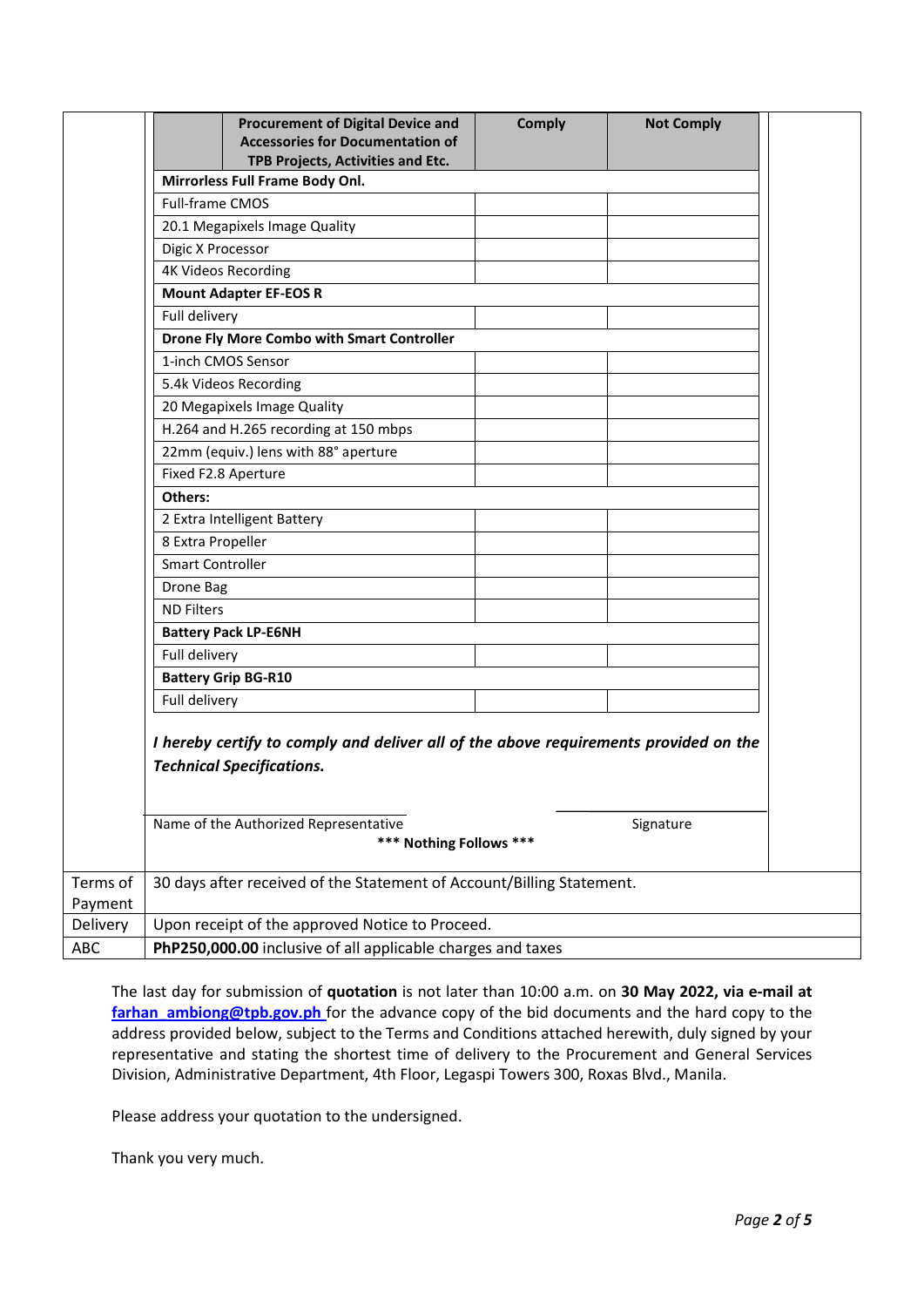

Contact Person **FARHAN M. AMBIONG** Contact No (8)525-7312 local 270

Price Validity shall be for a period of thirty (30) calendar days.

Suppliers must submit the following legal documents to be eligible to participate in the bidding:

- *1. Business or Mayor`s Permit/Certification (as of 2022)*
- *2. Income/Business Tax Return*
- *3. Company Profile*
- *4. PhilGEPS Certificate/Membership (latest)*
- *5. Notarized Omnibus Sworn Statement Omnibus Sworn Statement*
- *6. Attached copy of the Brochure of the Mirrorless*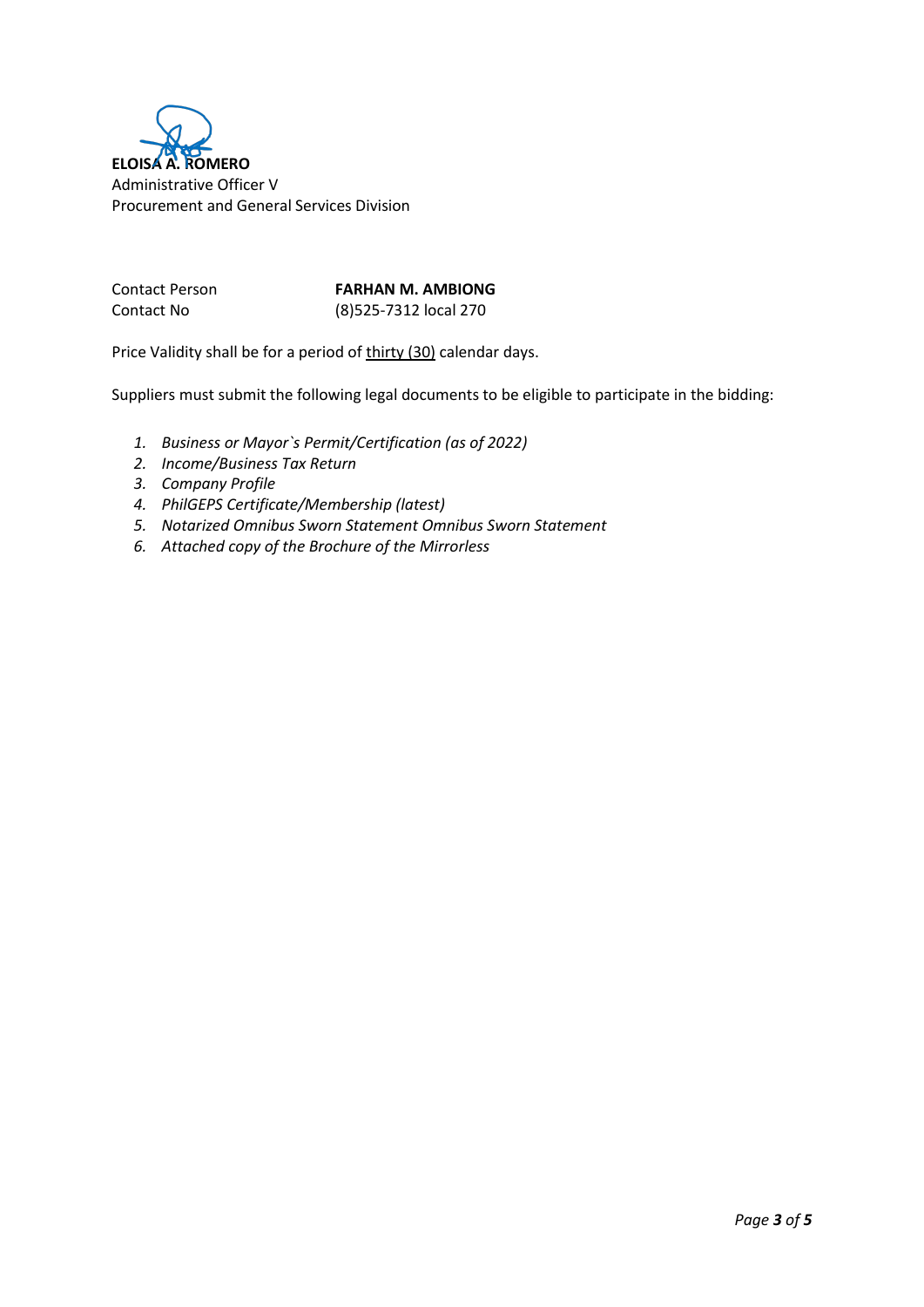**Annex A**

\_\_\_\_\_\_\_\_\_\_\_\_\_\_\_\_\_\_\_\_\_\_\_\_\_\_\_\_\_\_\_\_\_\_\_\_\_\_\_\_\_\_\_\_\_\_\_\_\_\_\_\_\_\_\_\_\_\_\_\_\_\_\_\_\_\_\_\_\_\_\_\_\_

REPUBLIC OF THE PHILIPPINES ) CITY/MUNICIPALITY OF **WALLET** ) S.S.

## **AFFIDAVIT**

I, [Name of Affiant], of legal age, [Civil Status], [Nationality], and residing at [Address of Affiant], after having been duly sworn in accordance with law, do hereby depose and state that:

*1. [Select one, delete the other:]*

*[If a sole proprietorship:]* I am the sole proprietor or authorized representative of [Name of Bidder] with office address at [address of Bidder];

*[If a partnership, corporation, cooperative, or joint venture:]* I am the duly authorized and designated representative of [Name of Bidder] with office address at [address of Bidder];

*2. [Select one, delete the other:]*

*[If a sole proprietorship:]* As the owner and sole proprietor, or authorized representative of [Name of Bidder], I have full power and authority to do, execute and perform any and all acts necessary to participate, submit the bid, and to sign and execute the ensuing contract for [Name of the Project] of the [Name of the Procuring Entity], as shown in the attached duly notarized Special Power of Attorney;

*[If a partnership, corporation, cooperative, or joint venture:]* I am granted full power and authority to do, execute and perform any and all acts necessary to participate, submit the bid, and to sign and execute the ensuing contract for [Name of the Project] of the [Name of the Procuring Entity], as shown in the attached [state title of attached document showing proof of authorization (e.g., duly notarized Secretary's Certificate, Board/Partnership Resolution, or Special Power of Attorney, whichever is applicable;)];

- 3. [Name of Bidder] is not "blacklisted" or barred from bidding by the Government of the Philippines or any of its agencies, offices, corporations, or Local Government Units, foreign government/foreign or international financing institution whose blacklisting rules have been recognized by the Government Procurement Policy Board, **by itself or by relation, membership, association, affiliation, or controlling interest with another blacklisted person or entity as defined and provided for in the Uniform Guidelines on Blacklisting;**
- 4. Each of the documents submitted in satisfaction of the bidding requirements is an authentic copy of the original, complete, and all statements and information provided therein are true and correct;
- 5. [Name of Bidder] is authorizing the Head of the Procuring Entity or its duly authorized representative(s) to verify all the documents submitted;
- *6. [Select one, delete the rest:]*

*[If a sole proprietorship:]* The owner or sole proprietor is not related to the Head of the Procuring Entity, members of the Bids and Awards Committee (BAC), the Technical Working Group, and the BAC Secretariat,